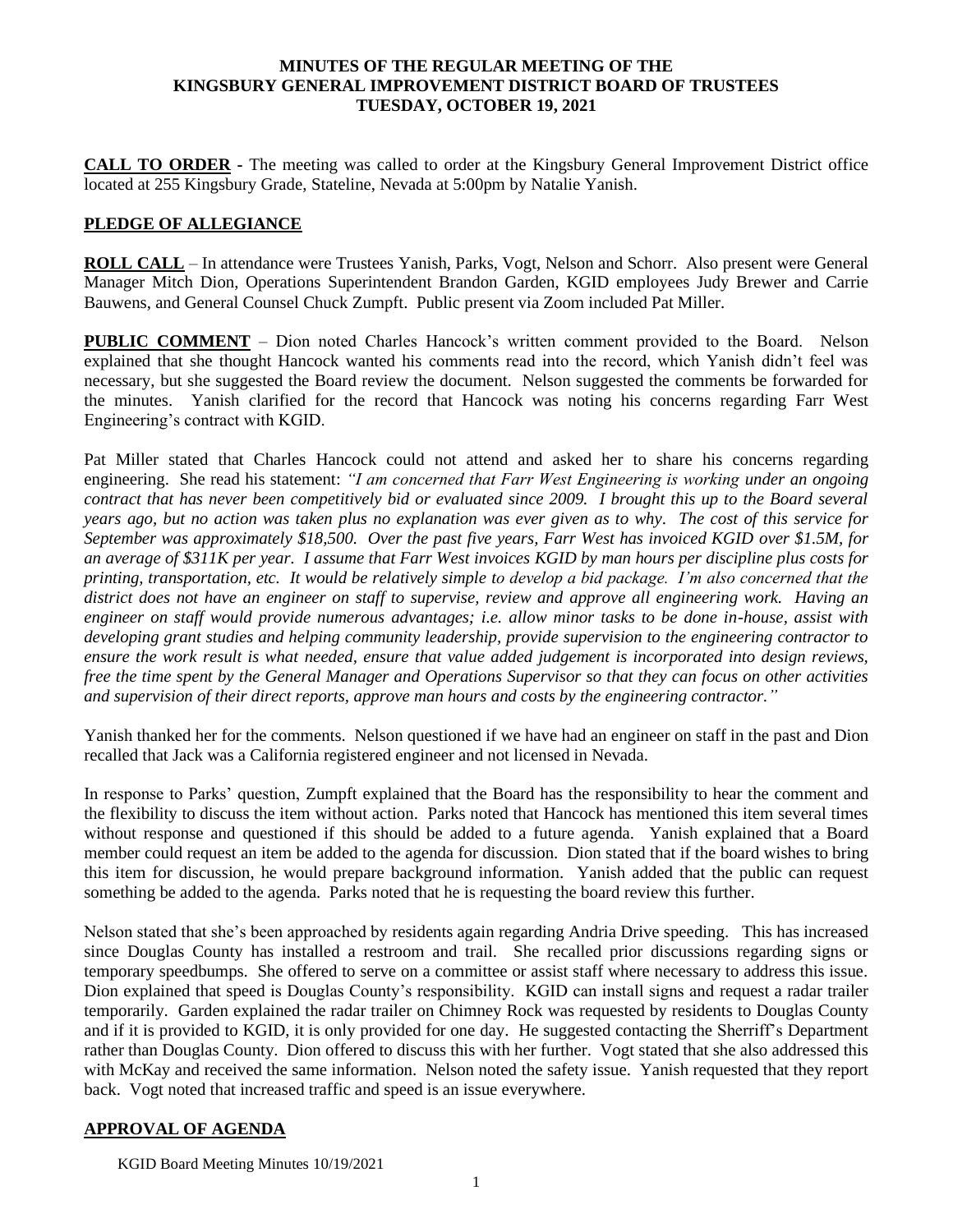**M-10/19/2021-1 -** Motion by Vogt, seconded by Parks, and unanimously passed to approve the agenda.

**APPROVAL OF MINUTES** – Nelson requested her comments on Page 1 be corrected to say depreciation, not appreciation. Brewer noted the amount should be \$60K, not \$16K.

**M-10/19/2021-2 -** Motion by Nelson, seconded by Vogt, and unanimously passed to approve the Regular Meeting Minutes dated September 21, 2021, as amended.

**APPROVAL OF CONSENT CALENDAR** – Schorr requested to pull the List of Claims. Nelson noted there were two copies provided and Dion clarified that some pages were inadvertently omitted in the binders and the complete report is provided and posted online.

Regarding Item A: List of Claims, Schorr questioned check #60801 to FarrWest with multiple line items. Garden explained that this is one payment with an aggregation of the expenses against each line item. Schorr noted he had the same question for check #60857 to Summit Plumbing and Dion confirmed the same explanation.

Parks questioned #70885 to Sunbasin and questioned the landscaping work. Brewer explained that they were hired to work on the sprinkler system at Kingsbury/Pineridge. This is a one-time fee of \$800.

Yanish offered for any other questions or public comments; there was none.

**M-10/19/2021-3 -** Motion by Vogt, seconded by Yanish, and passed to approve the Consent Calendar Item A: List of Claims in the amount of \$544,288.70 as represented by check numbers 60790 through 60887. Nelson abstained as she did not review the item thoroughly.

## **NEW BUSINESS**

## **NO ACTION TOOK PLACE ON THE FOLLOWING ITEMS:**

## **FOR INFORMATION AND POSSIBLE ACTION:**

## **REVIEW AND POSSIBLE APPROVAL OF KGID'S 2022 BOARD MEETING AND HOLIDAY**

**SCHEDULES:** Brewer reported in writing: *The board meetings for 2022 are continuing to be on the 3rd Tuesday of every month except for the 2022-2023 budget workshop which will be on the first Tuesday in April.* 

*The holiday schedule will be the same holidays as listed in our personnel policy except for the addition of Juneteenth which the President of the United States declared it a national holiday on June 19, 2021.* 

*Note: As stated in our K.G.I.D Personnel Policy "Any day declared a legal holiday by the President of the United States and/or the Governor of the State of Nevada will be observed in accordance with the presidential or gubernatorial proclamation."*

Vogt noted her anticipated absence on January 18, 2021, in case other Trustees were unable to attend causing a quorum issue. Zumpft confirmed the meetings will commence at 5pm. Nelson stated she preferred 6pm meetings and Vogt noted the meeting time was adjusted because the meetings were so long and to accommodate staff attending. Dion stated that upcoming meetings will have combined information and some meetings will be financial heavy.

Yanish offered for further discussion or public comment; there was none.

**M-10/19/2021-3 -** Motion by Parks, seconded by Yanish, and unanimously passed to approve KGID's 2022 Board Meeting and Holiday Schedules.

KGID Board Meeting Minutes 10/19/2021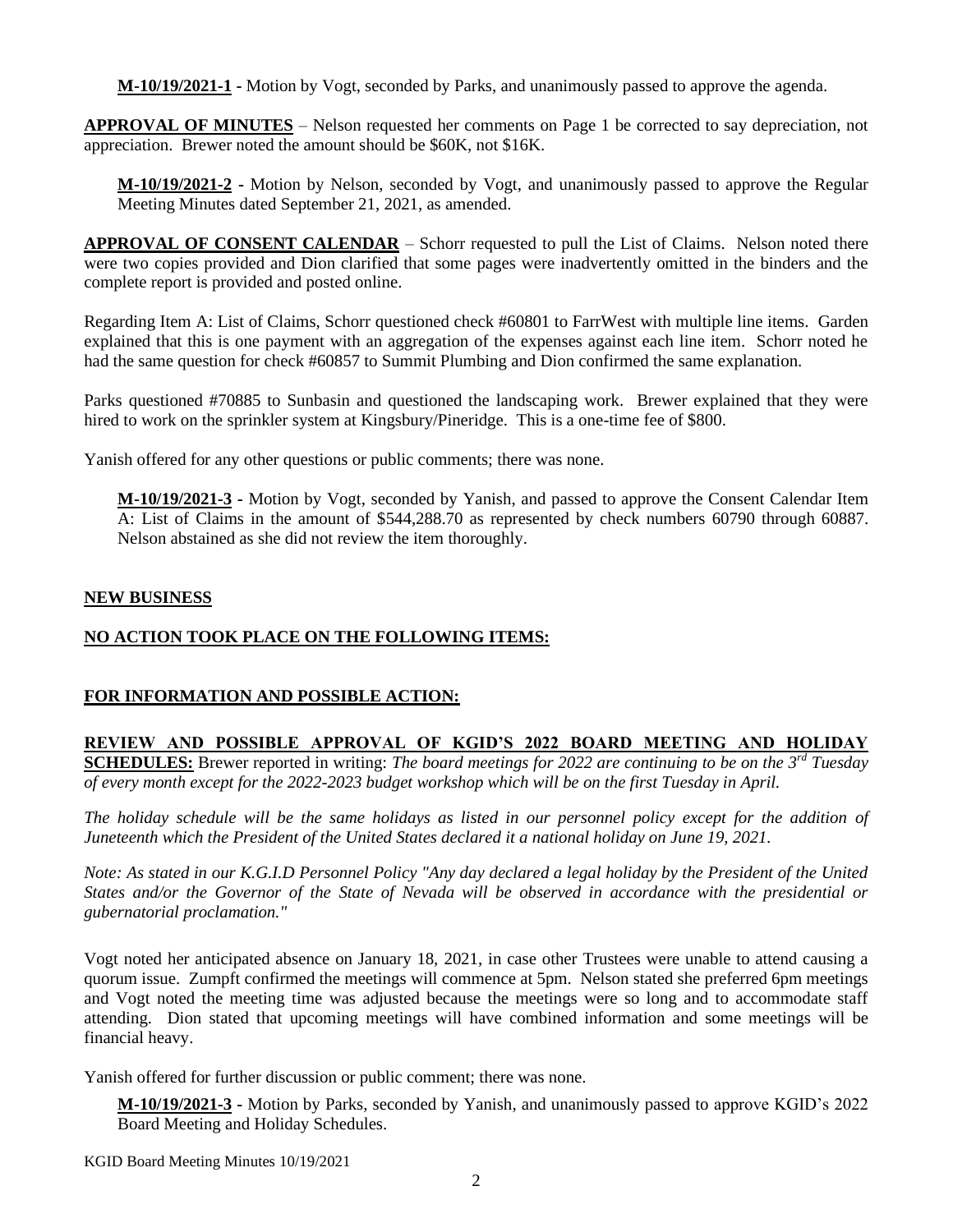#### **REVIEW AND POSSIBLE APPROVAL OF TEMPORARY SUSPENSION OF SERVICES AND REIMBURSEMENT; CASE OF 208 BEVERLY ROAD, STATELINE, NV – BURRIS:** Carrie Bauwens

presented in writing: T*he owner of 208 Beverly, Mountaintop Luxury LLC c/o Marc Burris, has appealed his charges and requested consideration of the Board of Trustees to suspend water and sewer charges for his property. In addition, he has requested reimbursement of the rates paid for water and sewer service.* 

*The property has been under construction (remodel) since August 2019 and without the water usage since October 26, 2020.* 

*The remodel required increasing the size of the meter form¾ inch to I-inch and fees were paid with the issuance of a permit to the previous owner and appropriate meter charges were paid.* 

*On March 1, 2021, the period for suspension of service for previous owner expired and charges for the I-inch meter commenced.* 

*Mr. Burris purchased the property on March 18, 2021. The larger meter had not been installed or activated (the¾ inch meter was still in place).* 

*At the time of sale, it was presumed that the permit would transfer with the property from the previous owner to the new owner, Burris. However, by August it was noted there were substantial changes, and the previous permit was not applicable. A refund for fees was provided to the previous owner and his agent. A new permit was required, and the application was completed, paid for, and issued by KGID to Burris on August 10, 2021.*

The board requested clarification. Dion explained that the property owner is requesting relief from rates based on the provisions of the code that states their services can be suspended for up to 6 months at a time. This situation is unique as the previous owner initiated a remodel and the permit expired. The new owner did not have the water service turn on. A new permit was required to increase the meter from a  $\frac{3}{4}$  to a one inch due to changes in the remodel. The new owner has asked for relief through extension of service and relief options are provided. The ordinance refers to the current customer and therefore prior suspensions are not considered. He is requesting reimbursement for bills paid to date (from purchase on March 18, 2021) plus suspension of service. Carrie Bauwens explained that he is requesting reimbursement of the base rate charges.

Vogt questioned how this would be different from a customer that only resides here three months per year and requested clarification regarding the permit terms.

Bauwens explained that permits are generally transferred with property, but the new owner was making changes to the plans. In addition, the previous permit had no changes to water or sewer. The changes and new permit issued August 10, 2021, terminated the previous permit. The new permit for the line changes states that new charges begin six months after the issue date and on March 10, 2022, the new meter charges will go into effect. He is requesting a refund of \$1,536.37 and not to be charged \$842. The total loss not collected and base rate charges is \$2,379.

In response to Schorr's question regarding approval, Bauwens explained that the ordinance states that the staff cannot make this decision and must follow the permit terms regarding charges. The permit states to bill base rate charges during permit regardless of use. Dion explained that the customer has requested an appeal.

Vogt questioned prior decisions regarding these requests. Garden explained that each decision has been reviewed based on circumstances. Vogt requested his opinion on this issue and Garden replied that the ordinance and resolution language is clear and there should have been due diligence on the new owner's part regarding the construction and previous permit. He offered to consider a refund from the date of the new permit request on August 10, 2021, for base charges only. Yanish noted that base rates aren't typically waived on existing connections.

The board requested Zumpft's opinion. Zumpft explained that infrastructure and costs of the district for connection and standby service are constant regardless of this customer's use. Yanish recalled prior circumstance relating to fire or condemnation and Garden agreed. Yanish stated base rates should be paid.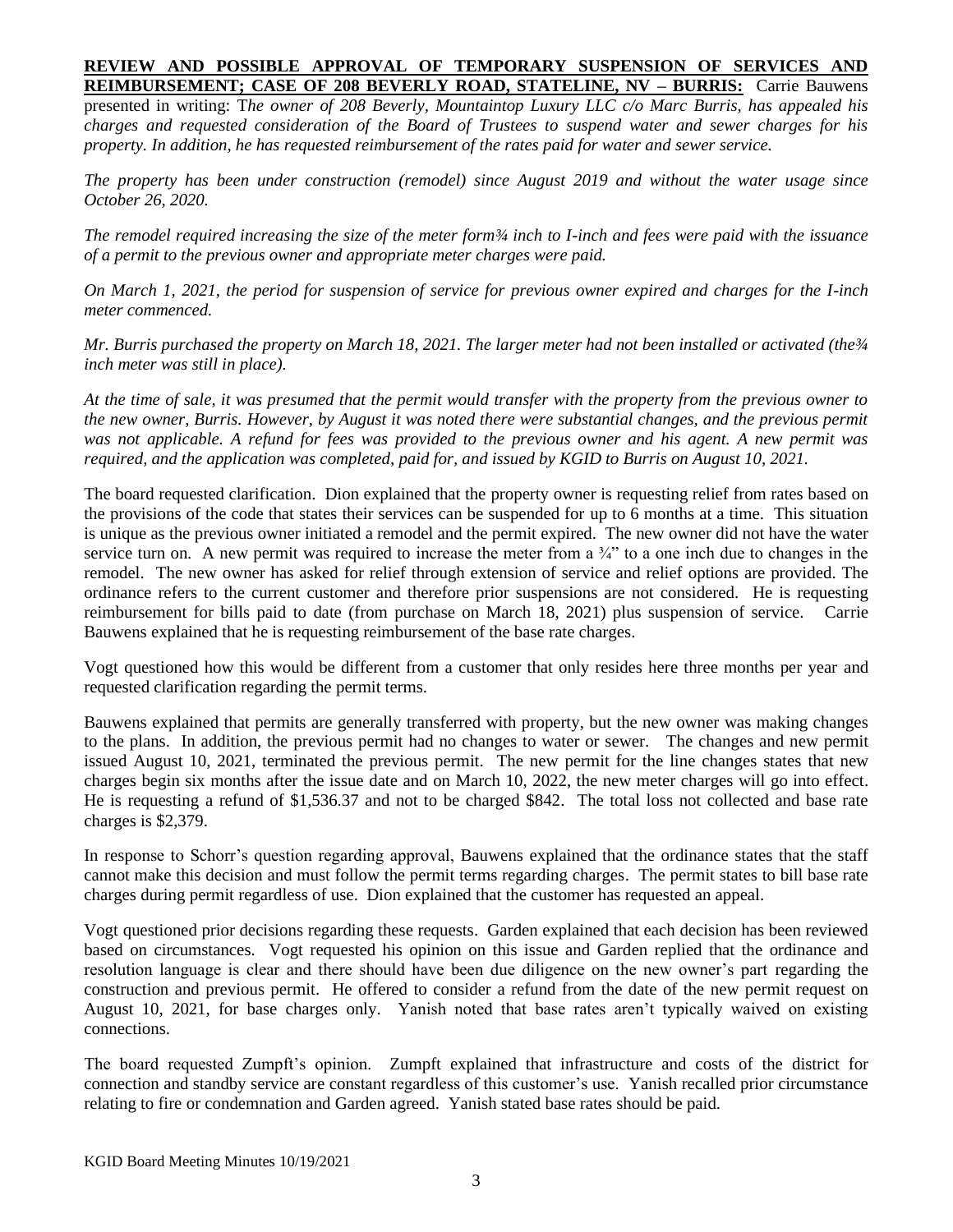Dion confirmed that the customer is requesting the base rate be waived. Nelson questioned the Resolution terms and Bauwens explained that they have six months waived for the increase of the base rate charge, or completion of project. Vogt supports the lower base rate for 6 months and would vote against waiving base rate charges.

Dion confirmed there are no extenuating circumstances. Yanish noted that staff would not need the board to take action. Bauwens explained that the previous permit termination and new permit difference of \$188 could be refunded by the staff; however, this wasn't requested by the customer.

Garden recalled recent relief and suspension of services granted by the board for a property on Daggett Way, as the house was inhabitable and deemed condemned by Douglas County which fit within our Resolution. The customer does not pay the base rate, but they are responsible for 30% debt service. In this case, the Trustees granted a six-month suspension of service.

Nelson confirmed that the house will have a one-inch connection. Garden explained that the water is currently shut off at the meter per previous owner's request based on the prior construction. Garden added that the interior is gutted and there is no use for water at the property. Nelson requested the future use and Garden speculated it is a private owner. Garden explained that the 30% annual utility charge is the debt service and cost for the district to provide water.

Vogt made a motion to deny his request and approve a refund for the difference in the line charge for six months. Garden cautioned against approval of Option 1 as it includes verbiage to grant approval to temporarily suspend service and suspension means customer will not pay a base rate. He explained that the intent of the Resolution is in regards to abandonment of service and this water service line is intact and usable, therefore not abandoned. The permit is in regards to the building supply line from the backside of the meter to the house which will be increased. Garden clarified Vogt's motion to deny suspension of service and grant a refund of the difference in line services on the base rate from a one inch to a 3/4-inch line.

Dion explained that the refund would be applicable from March 1, 2021, to August 10, 2021, when the permit expired. Since a permit was issued to the previous owner, the billings commenced at a one-inch meter rate. The new owner applied for a new permit on August 10, 2021. He explained that we are within code for a one-inch line. The original permit was left incomplete when house was sold, and the permit fee was refunded. The new owner has paid the new rate since he acquired the property in March, and he is requesting a refund from March to August.

Bauwens explained that they can only refund from August 10, 2021, which is the new permit date. Parks confirmed he is requesting an additional six-month refund. Garden explained this would fall under a suspension of service and the second six months would be invalid. The previous owner did not have a suspension of service and continued to pay the base rate. Garden explained the ordinance allows for a suspension in services for condemnation, physical disconnection of service line or demolition with no water usage and none of these options apply. He provided a copy of the Ordinance.

Nelson read the request from the customer stating there has been a suspension in service as the property is without water.

Vogt confirmed her intention is refunding the difference in line charges from the period from August 2021 and six months forward.

Garden referenced Item 6 of the Ordinance provided. He recalled a prior residence with a fire and condemnation with no service for 18 months. In the event of condemnation, a base rate is not charged. He referenced Item 9 regarding demolition. Parks confirmed that other than these circumstances, all customers are charged a base rate.

Yanish noted the trustees have the power to make changes despite the Ordinance noting concessions should be equitable. Garden confirmed prior suspensions of service has only been granted for properties demolished or deemed uninhabitable by Douglas County. This is only base rate charges and does not include snow removal or road fees.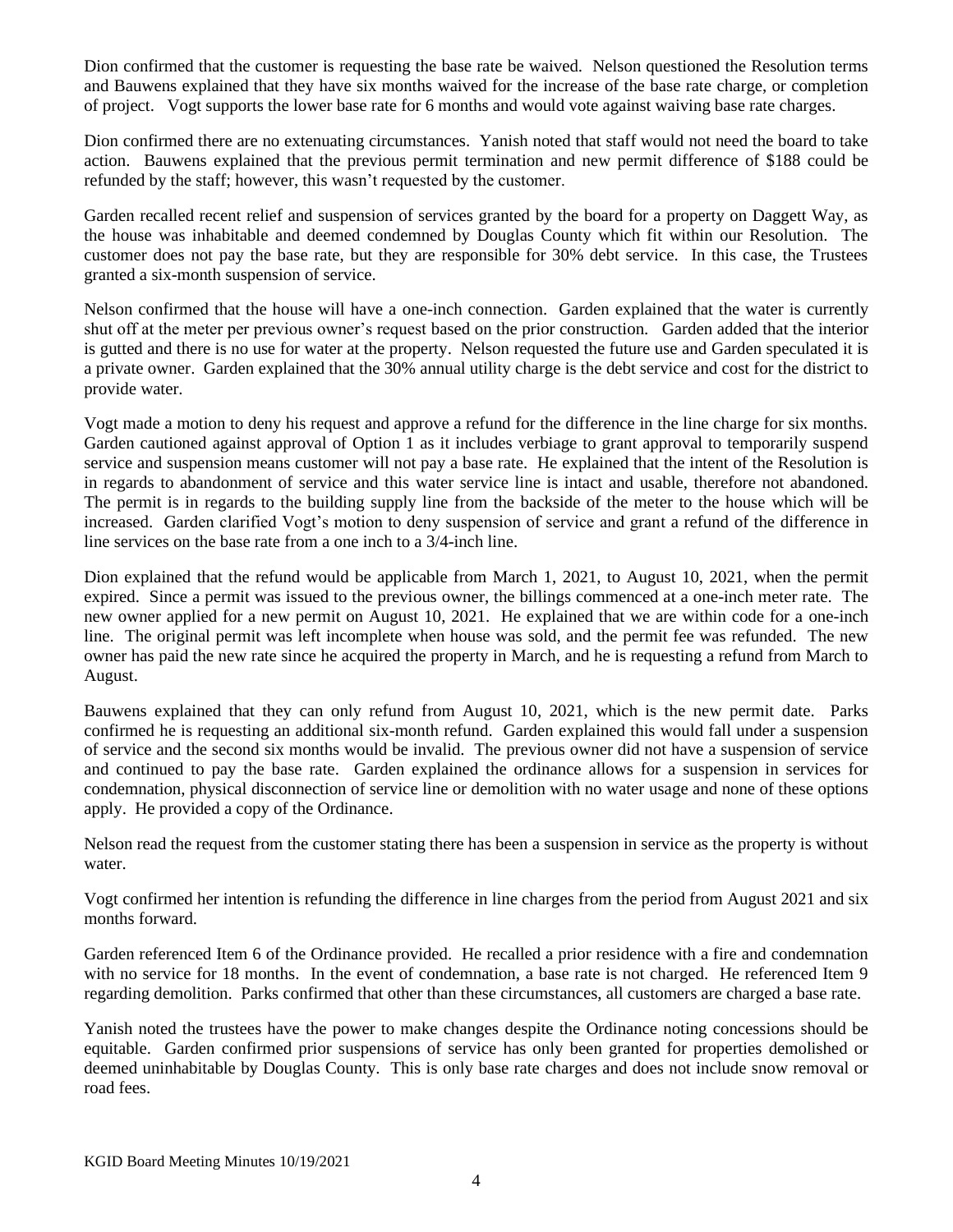Yanish offered for public comment. Nelson read Hancock's submitted statement regarding this item: "*My question to the Board is does Burris he intends to occupy the property, or will it be for sale or lease? If the home is not going to be occupied by Burris and the property is being developed for capital gain, I do not support any retroactive suspension of services or any reimbursement. KGID's charges policies are very clear and it's the responsibility of the developer to apply for the necessary permits and not the responsibility of the rate payers to subsidize this development."*

There was no other public comment. Yanish offered for any other comments from the Board and verified that the Trustees were all clear on the motion.

**M-10/19/2021-4 -** Motion by Vogt, seconded by Schorr, and unanimously passed to deny request for suspension of service and approve refund for reduction from a one-inch line to a  $\frac{3}{4}$  inch line for six months starting in August 10, 2021 for 208 Beverly Road, Stateline, Nevada.

**REVIEW AND POSSIBLE APPROVAL OF TEMPORARY SUSPENSION OF SERVICES AND REIMBURSEMENT; CASE OF 306 KINGSBURY GRADE, STATELINE, NV - BLANK:** Dion reported in writing: *A permit was issued by KGID on October 2, 2020, to Wow Vo Inc. C/O Michael Blank. Per the permit terms, "base monthly service charges begin six months after the issue date of this permit." The monthly base services charges totaling \$210.49 began May 1, 2021. The services were unable to be connected because to connect to the lines on Pine Ridge an easement was required from NDOT. KGID filed for the easement permit with NDOT on behalf of Wow Vo Inc. on May 24, 2021. The permit application is still pending. The delay in connection has also delayed the construction on the residence. Michael Blank is requesting that the base monthly service charges be suspended until the property can connect and have access to the services.* 

*The language was provided from Kingsbury General Improvement District ARTICLE IX. WATER SERVICE BILLING PROCEDURES AND SPECIAL CHARGE included in EXHIBIT A ORDINANCE NO. 1 AN ORDINANCE ESTABLISHING RATES, RULES AND REGULATIONS FOR WATER SERVICE, with items 9.6 and 9.7 being relevant to this situation.* 

*Mr. Blank is requesting reimbursement for his rates paid of approximately \$1263.00 and the account be held in suspense until the meter is set. Mr. Blank has kept his billing current.* 

*It is recommended that the board provide partial relief. Permits are entitlements which should not have indefinite life span regardless of the unforeseen impacts. This lot did not have previous water service and due diligence is the responsibility of the owner and his professional advisors. The existing rate payers have paid for the planning, capacity, fire protection and defense of water rights for future development such as this. The second six-month period for this permit would have ended on October 2, 2021. Should the board consider this as a special circumstance, the suspension of service for 12 months has just expired and implementing rates effective October 2, 2021, would recognize the hardship incurred for the applicant and respect the principles which the permit conditions were based.*

Dion explained that this property did not have a prior home and there was no service line. Work commenced and permit issues required NDOT approval which resulted in project delays. They are requesting relief due to the unexpected situation in their permitting process. Parks confirmed that their six months has expired so base rate charges will commence and they need more time. Dion added that there still isn't a line.

Vogt questioned if this was known by the customer and overlooked regarding timing. She doesn't believe that these delays warrant a relief of charges.

Dion stated that Mr. Blank had professional support on this project. He explained that the customer is requesting an indefinite period until the permit is issued. Garden stated that his KGID permit is valid, and they are currently working on connections for water and sewer. The lines will be owned by him.

Bauwens explained that the base rate charges per his permit terms began May 1, 2021, for \$210.49 monthly. In response to Nelson's question, Garden replied that there were no charges for the first six months because there was no line.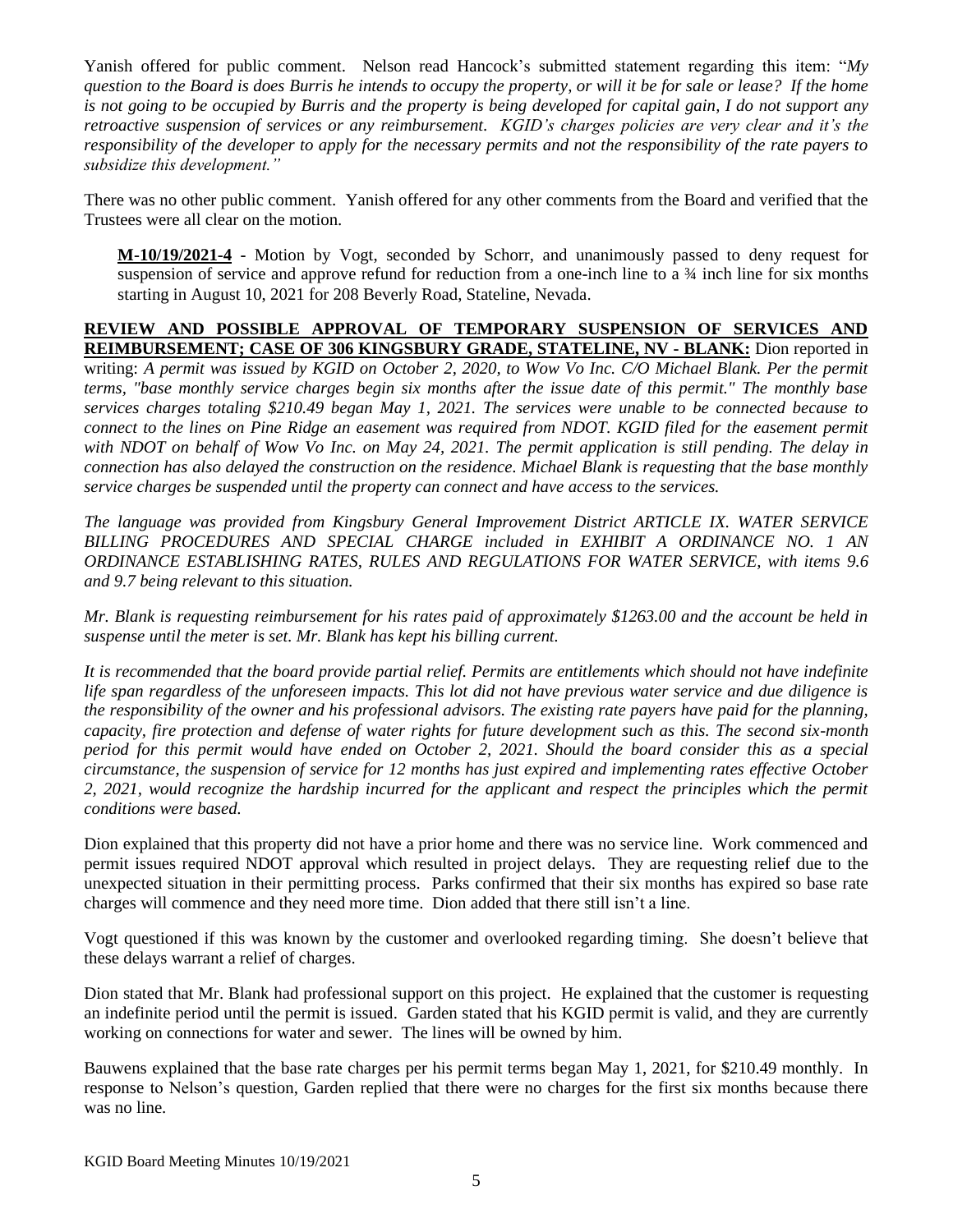Parks requested clarification of the request. Bauwens confirmed that the permit was issued in October 2020 and the six-month period expired in May 2021; therefore, monthly charges are now due. In order to appeal to the board, the account must be paid current.

Vogt made a motion to deny customer's request to temporarily suspend service and provide reimbursement of the rates paid.

Nelson questioned why KGID applied for the NDOT permit on behalf of the homeowner. Dion explained that it is a requirement as a public agency to make the application for the right of way with NDOT. We weren't asked to do so until the consultant work was completed. Garden stated that Blank and his consultants were advised from day one that an NDOT right-of-way permit would be required to install the lines. Dion added that his consultants had to prepare the material for the permit.

Zumpft confirmed that KGID would apply for the easement until the KGID permit was issued. Zumpft questioned if the customer applied for the KGID permit too soon and Dion explained that it takes time to do business with NDOT.

Nelson questioned KGID's liability knowing that he needed an NDOT easement and would need our help. Dion explained that we would not have the perfect knowledge to do so until the consultants prepared the application. Garden confirmed that KGID acted diligently upon request of the application. He added that he handled the KGID and NDOT permit requests. NDOT permitting is complicated and difficult and he advised their consultants from day one. Each review requires a traffic control plan and storm water runoff control plan. After review, permits aren't received for 1-2 weeks. They are in NDOT's rights of way on Kingsbury grade to run water and sewer. Neither line is installed is owned by KGID, but NDOT will only work with KGID. Their consultants had to draft the application on behalf of KGID and he advised the customer and consultants initially that this would take time and he responded quickly to their request.

Yanish stated that we cannot project manage for a private party and it appears that KGID was responsive to their request. Garden explained that their sewer lateral in NDOT's right-of-way and we have a main at the location. They need an encroachment permit in order to connect. They will also get their own meter.

Yanish offered for public comment. Nelson noted that Hancock had the same comment noted for the record.

**M-10/19/2021-5 -** Motion by Vogt, seconded by Parks, and unanimously approved to deny temporary suspension of services and reimbursement for 306 Kingsbury Grade, Stateline, Nevada.

There was a break at 6:19 p.m., returning at 6:30 p.m.

## **RECEIVE PRESENTATION AND DISCUSS POSSIBE FACILITIES OPTION AND PROVIDE**

**DIRECTION:** Dion reported in writing: *In the September 21, 2021, meeting, the Board of Trustees received information related to determining a course of action to be pursued by the district to satisfy the facility requirement. Based upon the needs assessments previously completed the district facility needs are: 3,000 sqft of Admin/Op Center Space, 1,200 sqft of Crew/Support Space 9,000 sqft of Equip Parking/Storage.*

*In summary, it was determined that the district should pursue renovation of building 160 Pine Ridge for administrative, operations and equipment maintenance functions. In addition, an equipment storage facility would be pursued for the corporation yard near Daggett Summit. While decisions and options for the building at 298 Kingsbury Grade be postponed until detailed plans with more accurate cost estimates are provided.* 

*Subsequently, the district initiated the process of a Request for Qualifications (RFQ) for on-call professional architectural and project management services. This proposal was envisioned to provide professional services necessary for the entire facilities program which could include the Admin/Ops Center Renovation, Equipment Storage Structure and various pump station and other facilities improvements including fire hardening. A key element of the selection process is the experience and knowledge in Douglas County and TRP A jurisdiction. A contract for these services is anticipated to be presented to the Board of Trustees in November meeting.*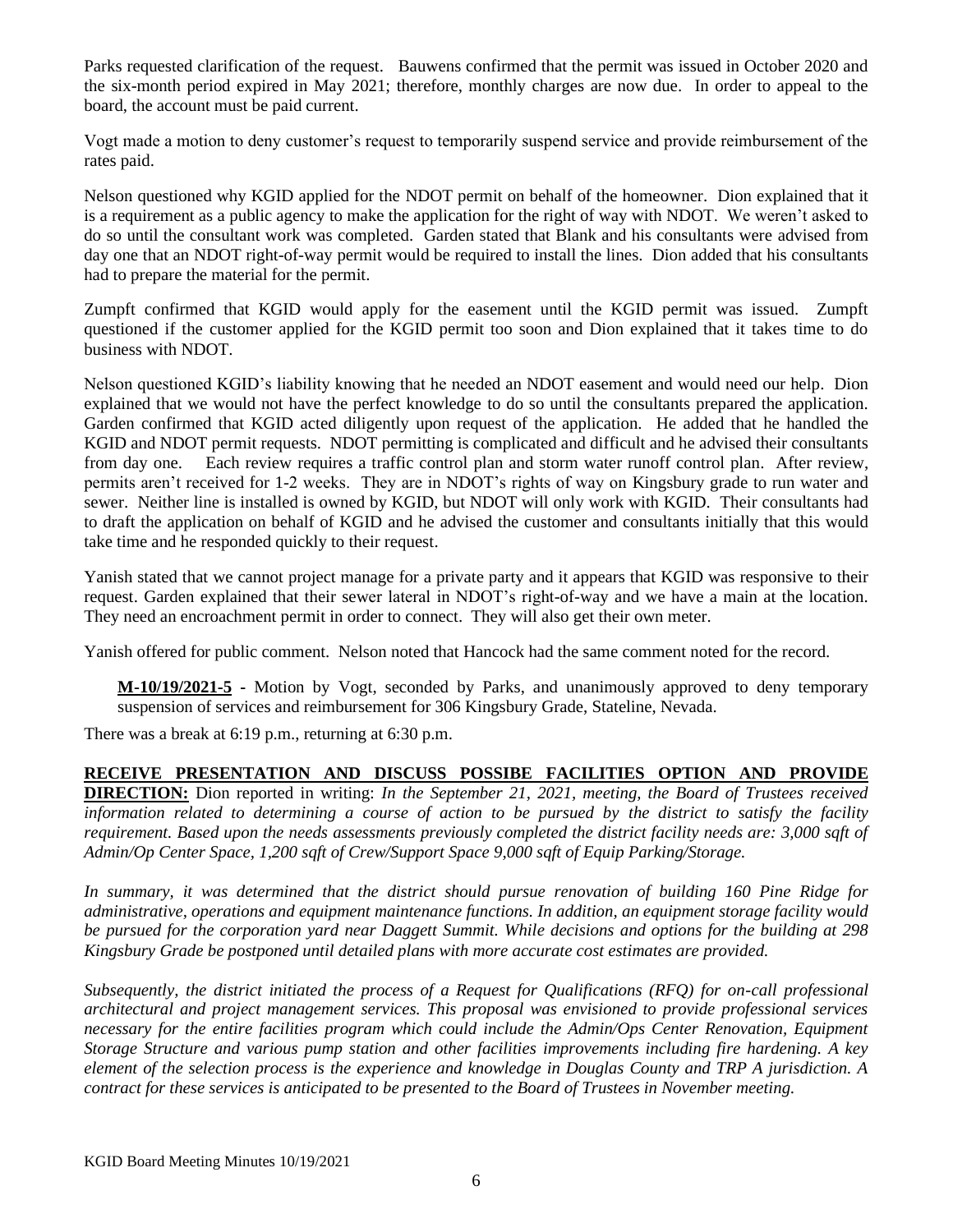*One other concept for the Admin/Ops Center was suggested to be presented to the board with a refinement of the total cost perspective. In the previous month, there was no consideration of this option which is summarized below but will be expounded in the presentation and board discussion:* 

*Sell the properties at 160 Pine Ridge and 298 Kingsbury Grade. Purchase 255 Kingsbury Grade and modify to accommodate crew facilities and vehicles. Construct 6,000 sqft equipment shelter at the corporation yard. Construct 2,000 sqft equipment maintenance/storage (climate controlled) at the corporation yard.*

Dion explained that he is providing another facilities option to stay in the building located at 255 Kingsbury Grade and Market Street. He explained that they will need a permanent operations administrative facility of approximately 3,000 s.f. plus 1,200 s.f. for crew and support facility space which he suggests should be consolidated and combined with administrative staff. In addition, they need 9,000 s.f. of equipment parking storage, consisting of  $6,000+$  s.f. of non-climate controlled with  $2,000+$  s.f. of climate controlled and 24 parking stalls. This can all be done at 160 Pineridge; although parking is a challenge and selling 298 Kingsbury would require a boundary line adjustment to accommodate parking. In addition to remodeling 298 Kingsbury, a storage facility would be needed at the yard at the top of Kingsbury which could be a large sprung like structure that is non-climate controlled.

For the Kingsbury/Market Street building, the parking is close to being sufficient. They would need to continue with a include 6,000 s.f. parking structure at the storage yard plus a 2,000 s.f. structure that is climate controlled. The climate-controlled structure will be for water system vehicles to keep from freezing and can also be utilized for equipment maintenance. This use should avoid the NDOT deceleration lane as it will be continued vehicle storage. Dion provided a presentation for cost comparison and provided detailed explanation of acquisition and construction costs. He noted the acquisition totals will be different depending on keeping or selling 298 Kingsbury Grade.

Parks questioned the new renovation total provided at \$2M compared to the \$1M previously provided and Dion explained that this is due to an increase in materials.

For Market Street, Dion noted that the crew would occupy other space at the building located across the hall. He stated that the building is approximately 6,000 s.f. and we would likely still have residual tenants and leases would have to be addressed. He confirmed the listing price of the building is \$2.95M. He explained that parking is a challenge and long term, he has concerns for the district's needs in 10-15 years. He stated the purchase of the other two buildings provides space for growth.

Parks commented that she doesn't see much growth as the available lots in the district are limited. Dion replied that the Strategic Plan should include the potential of the district, such as in-house sewer treatment, street signs and snow removal. He stated that the Market Street building has room for growth, but parking is still an issue, noting parking issues remain at 160 Pineridge. He noted the \$1M in savings with the Market Street scenario.

Schorr stated he supports selling the buildings and purchasing Market Street. He echoed his prior statements that the purchase of the two other buildings were not suitable to house KGID. He estimates total cost of \$5M+ at Kingsbury/Pineridge, noting doesn't have confidence in construction estimates. He questioned how we would pay for a \$2.5M remodel, noting the purchase was made from taxation. Parks noted there is \$20M in cash. Schorr stated that he needs explanation, citing cash requirements.

Nelson confirmed this building would require modifications to the bathrooms and to add showers. Dion noted there is plenty of square footage for expansion of the bathrooms and locker space, in addition to a suite space upstairs. Parks questioned if the current board room is too small. Garden replied that other changes can be addressed.

Yanish questioned the direction requested. Dion noted the financing details would need to be worked out. Schorr noted the net difference of \$1M plus the added time and expense from staff to manage a remodel. He noted that the Market Street building could be ready much sooner. Dion restated the parking issues at Market Street.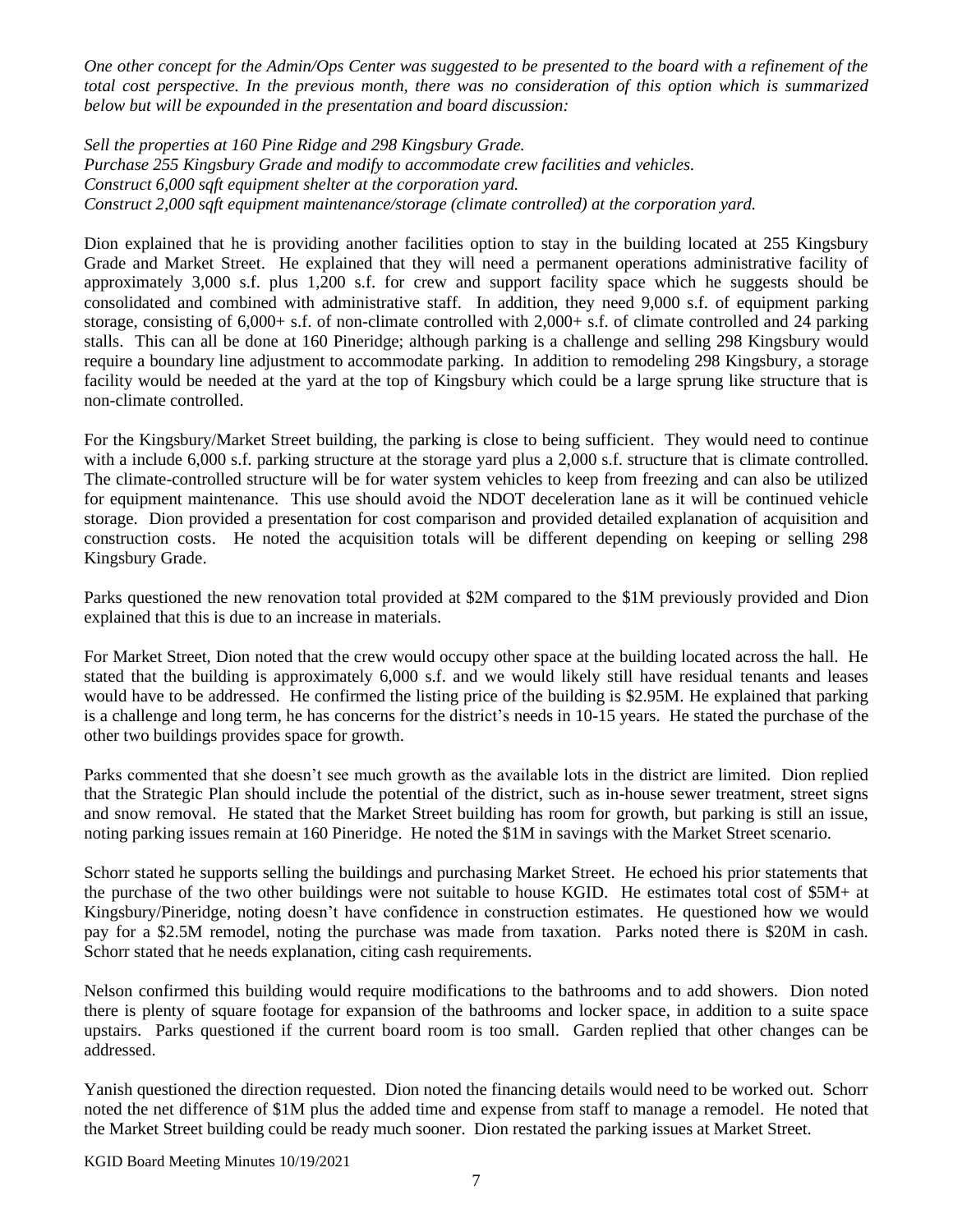Vogt noted the need to sell the other buildings. Schorr referenced the remaining lease term at Market Street and added that the other two buildings may have increased in value. Vogt supports selling the other buildings. Nelson commented that the garages at 160 Pineridge may be appealing to another buyer. Parks stated that 298 Kingsbury may be appealing as it would require less modifications and it is highway frontage for retail. Yanish commented that commercial real estate is currently difficult to sell. Vogt recalled the two buildings being sold together because of the modifications needed at Pineridge.

Nelson requested more information on the construction cost of the sprung structure costs. Garden explained that the structures are reasonably priced. They can be insulated, and a heating element would be added. There is power, water and sewer at the lot at the top of Kingsbury. Farr West previously estimated \$1.2M for the remodel at Pineridge that was not all inclusive. Dion explained that after a site visit with various architects, \$2M is considered a more accurate estimate. The 1<sup>st</sup> floor will also require gut and remodel and the bays will require modifications. Material costs have increased significantly.

Parks verified that the buildings can be sold as is without ADA improvements. Dion added that the county will require fire suppression, ADA, etc. with permit requests. Schorr noted that 298 Kingsbury would still be inferior as to quality and marketability.

Vogt questioned the listing price history of Market Street when the buildings were purchased two years ago. Garden recalled it was listed for \$2.5M- \$2.6M and Schorr estimated the value as lower at that time and the owners indicated that they would not accept a lower value. The main purpose of purchasing the other properties was to retain vehicle storage.

Dion confirmed he was looking for direction. Parks stated she would like a real estate market analysis of the Pineridge and Kingsbury buildings for a potential list price. Schorr stated he prefers to avoid additional procurement costs. He requested a recommendation from Dion and his team in November.

Yanish disclosed that she is a Licensed Real Estate Agent in California and Nevada. She confirmed that she is not acting as agent on behalf of KGID and offered to provide her recommendation as Trustee. She noted the prior sales price would be a factor in a market analysis. Schorr suggested that adequate value estimates have been provided.

Yanish suggested a sub-committee to review numbers and report back to the Board. Parks stated that a committee would cause delays. Vogt noted her concern would be in the value of the commercial buildings for sale.

In response to Parks question, Dion explained that the sprung structures are typically warrantied for 35-years, but the life expectancy is longer. Maintenance would be required, but the buildings are durable, and longevity isn't an issue. Vogt stated she agrees with Schorr that remodeling is difficult and expensive. She would be happy at Market Street with vehicle storage at the storage yard.

Dion explained this would not be for discussion during strategic planning. Strategic planning will determine the future of KGID. The sprung structure acquisition details and architect selection will be provided at the next meeting. Dion stated the importance of getting equipment out of the weather and indicated that he would address financial details of the project along with financing.

Vogt noted Hancock's written comments that he does not support the sale of the buildings.

Dion confirmed that engineering will be performed at the storage yard site, and he added that a sprung structure doesn't have the same load as a standard building, and it can be located on the site where favorable.

## **RECEIVE PRESENTATION AND PROVIDE GUIDANCE ON THE DRAFT WATER PRESERVATION**

**PLAN:** Dion reported in writing: *The State of Nevada first published water conservation planning guidance in 1991, which coincided with the revision to the Nevada Revised Statutes (NRS) requiring that suppliers of water develop water conservation plans. Since then, the NRS governing the contents of a water conservation plan have been revised in multiple legislative sessions. Over time, the requirements have included greater emphasis on*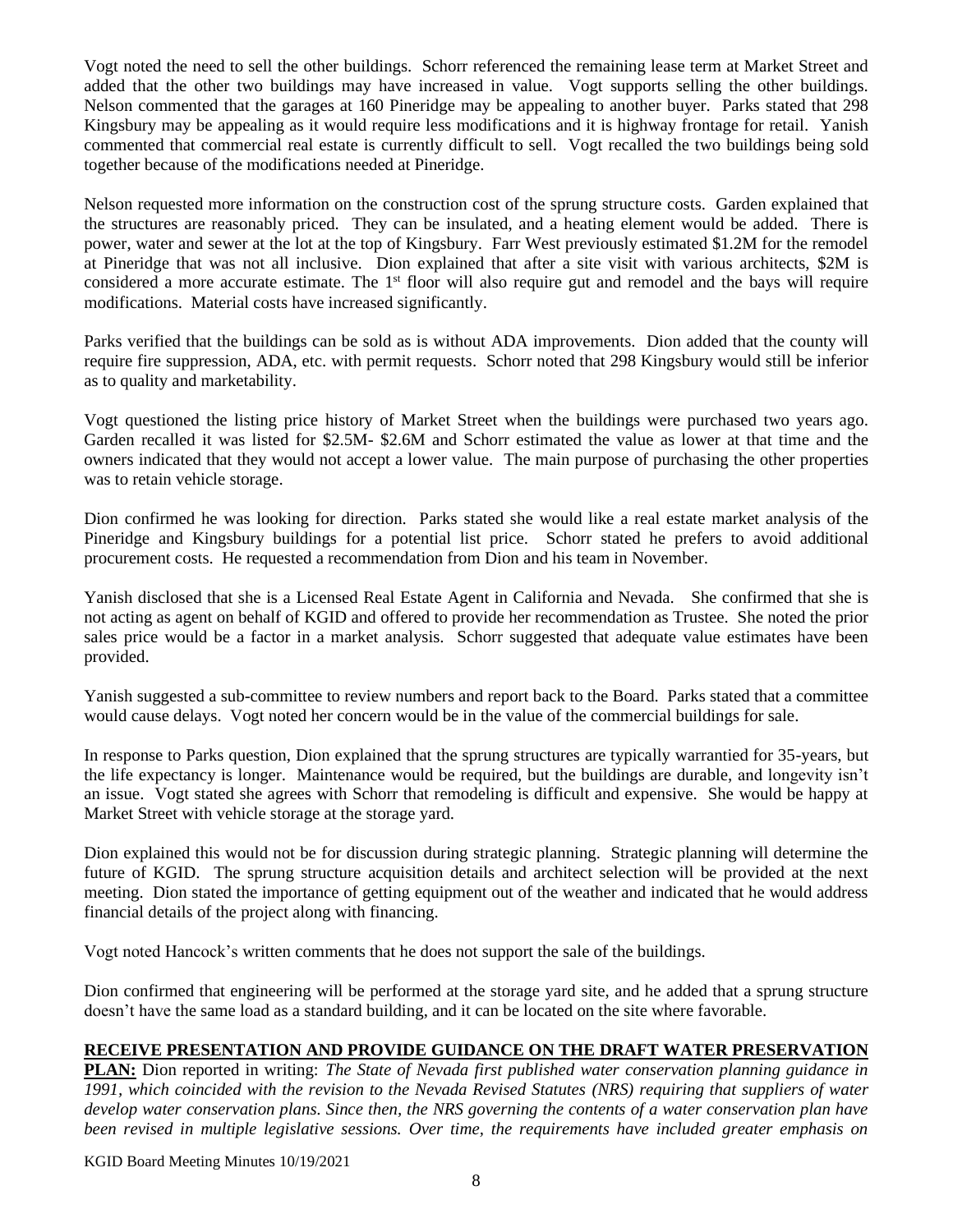*quantitative metrics. Currently, water conservation planning requirements (updated in 2019) are reviewed and approved by the Nevada Division of Water Resources (NDWR) per NRS 540.* 

*Kingsbury GID first developed a Water Conservation Plan in 2008, that plan was written by Farr West Engineering and fulfilled the basic requirements. The plan was updated in 2014 and was perfunctory in the approach.* 

*The current approach is intended to fulfill the minimum requirements established by statute. Generally, to continue the outreach efforts coordinated by the Tahoe Water Suppliers Association. However, there are a couple key changes, specifically, the plan is expanded during Stage 1 - Normal conditions to perform additional outreach and education. This is dual purposed, first in order to be successful in subsequent stages of conservation, relationships with the customers is key and doing outreach events is a strategy to achieve this while addressing strategic affairs of being a leader in community interests.* 

*As stages of severity increase, the plan includes restrictions for the customers and also actions which the district*  will take to contribute to successful reductions in water demand. As customers are requested to implement *voluntary actions, demonstrable actions by the district on items such as leak detection, leak response time or closely managing pressures all assist in achieving overall goals which may be established externally.* 

*Another key change is the influence of water waste patrols to become assistance visits. While trained district personnel are on-site, small items such as caps to replace broken sprinkle heads or direct engagement with customers regarding irrigation systems provides immediate water savings and improves customer relations. The district continues to avoid rebates and financial incentives paid to customers.*

*This plan is being presented as a draft for discussion and concurrence with the expansions beyond the minimal level necessary for compliance and to seek other input from the Trustees. It will be presented for adoption by the Board of Trustees after it is reviewed and determined to be complete by the state.*

Dion explained that the Nevada Water Conservation Plan is required every five years per the Ordinance. The first plan was dated 2008, with an update in 2014. A 2021 update was provided. He noted that the fire and emergency responses are updated. The two elements for water conservation include relationship-based conservation and hard requirements such as meters, etc. Conservation programs should be viewed annually with drought figures. Short term and compressed times can be based on emergencies, such as emergencies with the water treatment plant to enforce water conservation and management.

Dion explained that the statutory requirements haven't changed since 2008. They are more aggressive on components at review for approval from the state. He reviewed normal condition measures which were previously included and noted the wording changes. He stated that KGID will have upcoming outreach events to promote water conservation landscape and landscape conversions. He noted that prior outreach has been done only through the Water Suppliers Association. He commented that our model is different as our water supply is not at risk, development is limited, and newer houses are not using more water, despite more fixtures.

Vogt questioned water restrictions in California. Dion explained that hand watering is permitted during the first stages of water restrictions.

Dion explained that if we were entering a Stage 2, KGID would provide leak detection on major lines and potentially require professional support, noting sonic equipment could be utilized and the costs aren't offset during normal times. Stage 3 is severe and will require active community engagement with other water suppliers. Low lake levels cause intake issues, and this is considered severe.

Dion stated that the language is similar and consistent with state manuals. He noted the requirement that the district will expand the information dissemination and implement water assistance patrols. He has had great success in patrolling to detect irrigation leaks and suggests capping sprinkler leaks as apposed to allowing the leak to continue with a citation. He explained this is an incidental expense to comply with the state requirements of enforcement. He noted Stage 4 Emergency Water Storage as the most serious. The district will actively manage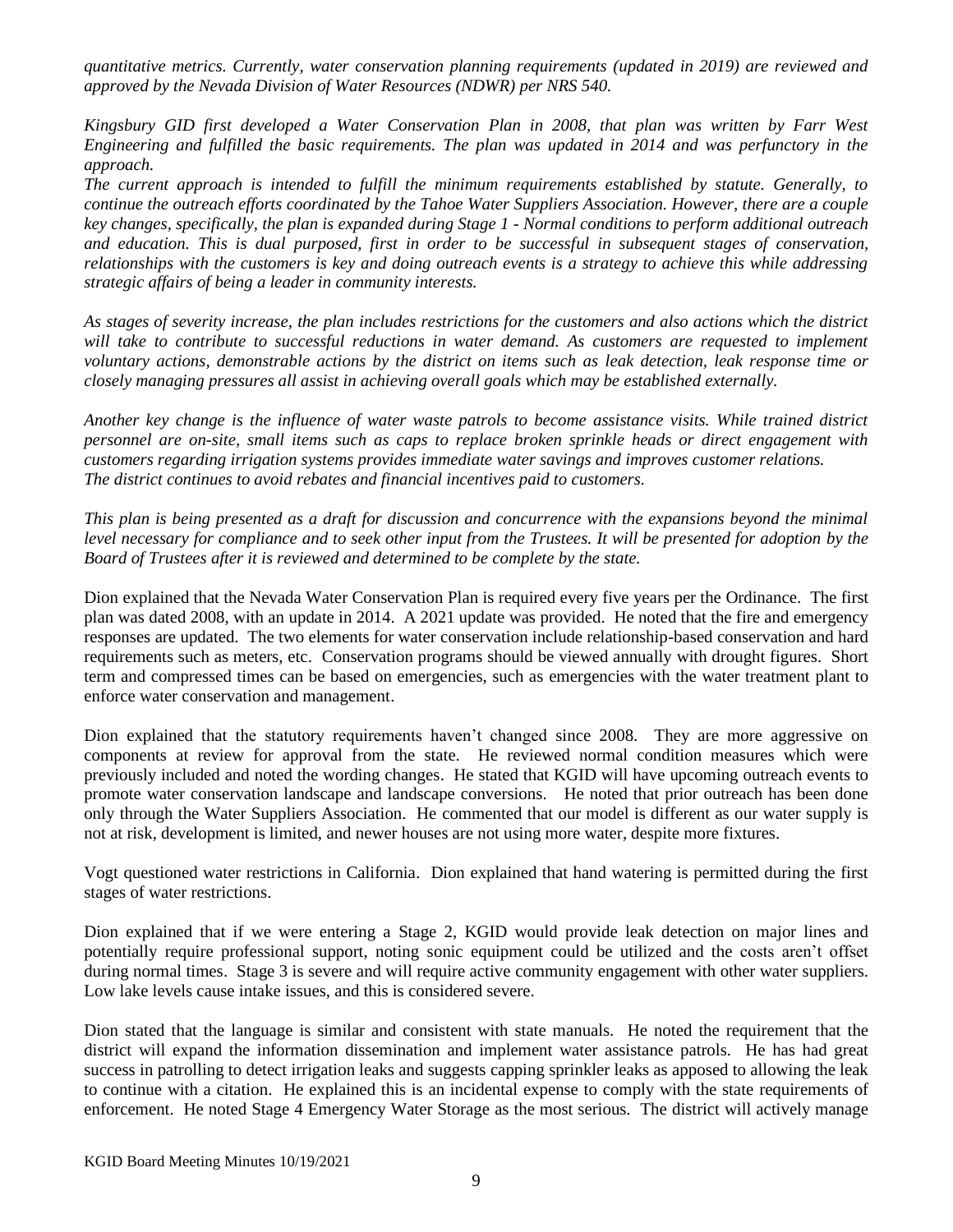reservoir levels to address minimal pressures for health and safety purposes to reduce water waste. Specific water reduction goals were also reviewed.

Vogt questioned if there was a presentation at the Open House and any response. Dion replied that materials were available, and they were prepared for discussion. He commended Carrie for her work on the project. They are preparing for a spring even with focus on conversion of landscapes with native plant and soil coverage suggestions.

Dion explained that the process is to complete the draft for submission to the State for approval, then return to the Board for final approval. Nelson questioned a redline version, which Dion replied wasn't readily available.

Nelson questioned the Stage 3 prohibition of new lawn installation. Dion explained this has always been a limitation. She requested this limitation be removed and Yanish agreed. Dion explained this is during severe conservation and noted there are exceptions for landscape stabilization. Yanish stated this is a property rights issue and questioned if this policy is enforceable. Dion explained that the policies are a mechanism and suggested making changes to the conditions. Yanish suggested stating "During Stage 3, the district discourages new lawn landscape and installation" and Nelson agreed. Dion agreed to this compromise and added that the State expectations will dictate our requirements. He also noted that the current rate structure does not include drought rates for those who choose to use more water for landscaping. He explained that the benefit would be income to the district during water reduction, which would otherwise result in a reduction in revenue.

Yanish suggested using drought revenue to provide water saving fixtures and questioned if the State is offering funding for this. Dion replied that they are pursuing grant opportunities.

Yanish requested the Board's opinion on the changes. Parks questioned how the customers would be aware of the policy and the enforcement. Nelson noted the policy is a guideline and noted penalties are also provided. Dion explained that during Stage 2, the district would increase communication and awareness. He noted an appeal process for large families or exceptions for medical use, etc.

Zumpft questioned the change regarding new lawn language. Dion explained that if they are discouraging new lawns in Stage 3, then new lawns should be prohibited in Stage 4. Yanish stated that this is not her preference, but it is acceptable. Dion explained that Stage 4 would be an emergency.

Nelson confirmed there are penalty rates in Stages 3 and 4 to encourage limits on water use. She questioned if this could be adjusted based on family size. Dion noted the appeal process for this should be added. In request for direction, the Board agreed that appeals could be reviewed by the General Manager, not the Trustees.

Yanish offered for public comment; there was none.

**BOARD REPORTS –** There were no other reports.

## **STAFF REPORTS** -

**GENERAL MANAGER'S REPORT** – Nelson questioned if he needs a credit card and he explained that he recently received one.

Schorr questioned clarification regarding the Sewer Master Plan. Dion explained that the purpose of the Sewer Tech Memo was to perform future and existing flow analysis. It anticipates modest growth and sewer flows which is counter-intuitive based on a reduction in development and sewer flows. A small population increase does not correlate with increased projection of flows. This was performed to review sizing of our infrastructure for future development and use allocations within the district. This was the first tech memo prepared by FarrWest.

Schorr requested an update on Ponderosa Mobile Home Park. Dion explained that they are served by KGID with a master meter serving 70 units. He is talking with the HOA regarding improvements, including new lines, fire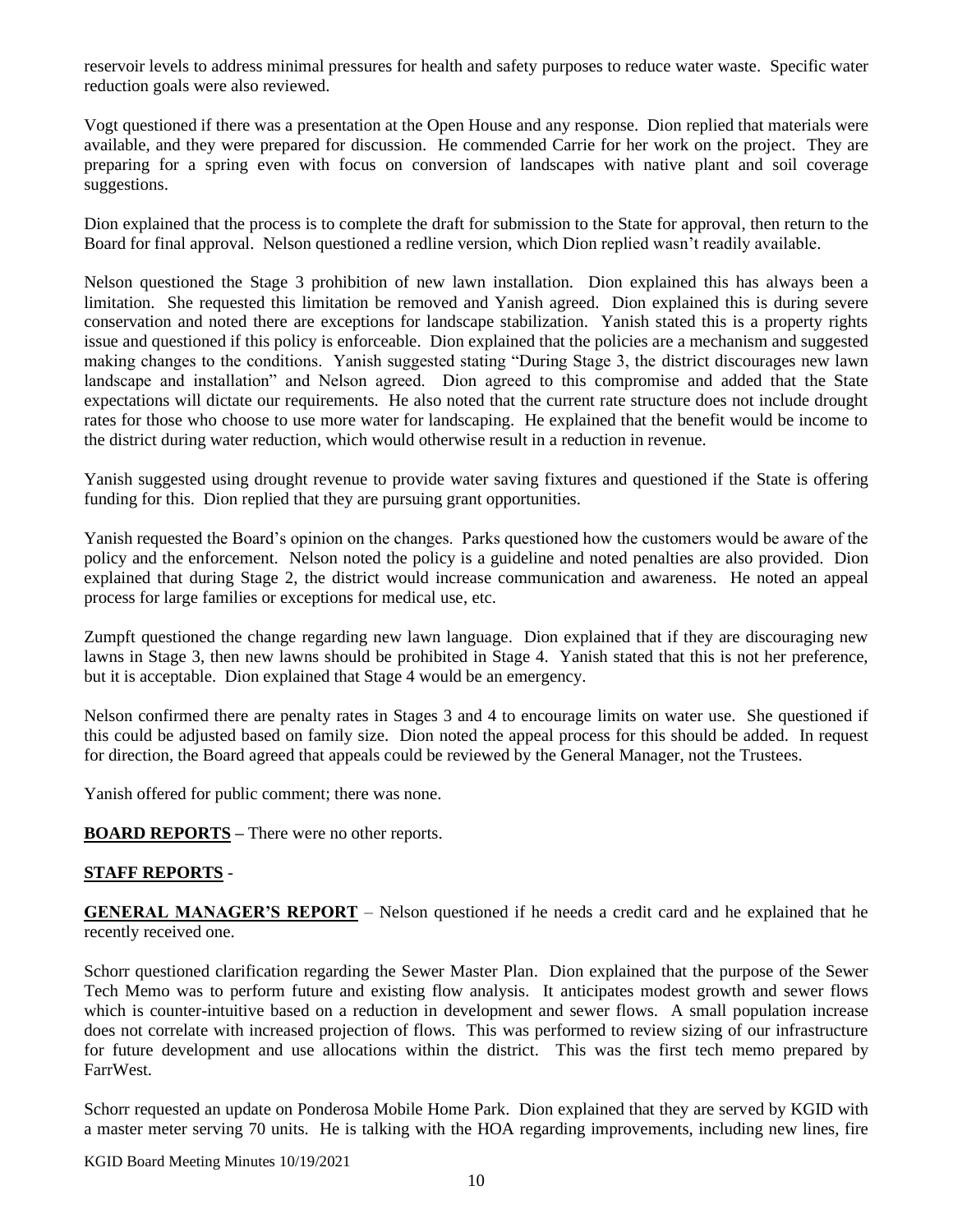hydrants and individual meters to be accepted by KGID. He explained there would be a hydraulic advantage to KGID for water quality and fire protection. The goal is to assist them with the plan so that they can pay for the conversion to KGID's system.

Schorr questioned the Caldor Fire claim of \$25K. Dion explained that this is the total detailed on the FEMA reimbursement forms for time, wages and other expenses related to the fire.

Vogt requested a sweeper update. Garden explained that the grant to purchase the sweeper requires two sweepers and the old sweeper failed with a repair cost that exceeded the value. He is pursuing another grant to purchase a new sweeper to comply with the requirement to have two operational sweeper. The grant has been submitted to NDEP for review. Yanish asked if we are requesting Douglas County for funds and Garden confirmed they do not have any funds available from the air mitigation fund. She suggested requesting funds, noting that the County is receiving financial benefit for the TMDL credits that KGID is performing.

Vogt noted the Base and Fire Venerability Report, noting results indicated that nearly all of our facilities are rated highly vulnerable to fire. She questioned if grant funding is available. Dion explained they may qualify for funds from FEMA for preemptive work. Wildfire funds are available in other federal programs, additionally Tahoe Agreement funds are available. KGID needs to review capacity to pursue these grants or obtain outside support for grant requests. He noted that the funds are available with many agencies, and they are meeting with other GID's to discuss a grant writer.

**UTILITY OPERATIONS SUPERINTENDENT'S REPORT** – Schorr questioned the process of continued mapping and GPS. Garden explained this involves adding meters into the GPS system, including meter aspects to sync into the GIS system for crew access to assist in meter location. Schorr confirmed this is accessed via tablets. Schorr requested addition information regarding survey information for the Paver program. Garden explained that the Paver program provides a list of pavement segments for inspection of condition. The inspection information is inputted into Paver to determine pavement condition index. FarrWest inspects the pavement with 100' sections and records description of deformities with pictures.

Nelson questioned recent sanding and brining. Garden explained that the recent storms had minimal impact and there was no brining before the storms, but future storms will be pre-treated. They have monitors and calibrated F&B's sanding equipment. There is normal operation for icy road conditions prior to school buses. Nelson questioned if sanding could be increased on Andria due to the added traffic. Garden offered to monitor this more closely, noting sufficient sand is collected during sweeping on this road. He noted he will review the sand to salt ratio.

**ADMINISTRATIVE AND HUMAN RESOURCES REPORT** – Nelson questioned a property management update. Brewer indicated everyone is paid and 298 Kingsbury is fully rented. Nelson requested a report of income and expenses by unit and Brewer offered to include this next month.

# **ACCOUNTANT REPORT** – None.

**ATTORNEY'S REPORT** – Zumpft stated that he and Dion will be meeting with Doug Ritchie, the Chief Civil Deputy DA of Douglas County regarding draining issues. He has also reviewed issues with the snow removal contract which have been resolved. He commented that Indian Hills has a speeding issue on a road that is steep and fast and owned by Douglas County. They installed a chicane (boulders installed to create artificial narrowing or turns) which is effective in slowing traffic. This was built by Indian Hills GID and approved by the county. Parks commented the snow may interfere with this solution.

**ENGINEER'S REPORT** – Van Dyne stated they are working with the Beach Club and NDEP. He has been working on the Sewer Master plan and implementing the fume inspection report for Paver to be discussed with the General Manager and Operations Supervisor. They are working on the Ridge Tahoe Meter design edits and also updated GIS to upload field shots, manhole survey information to be used for hydraulic monitoring for the Master Plan.